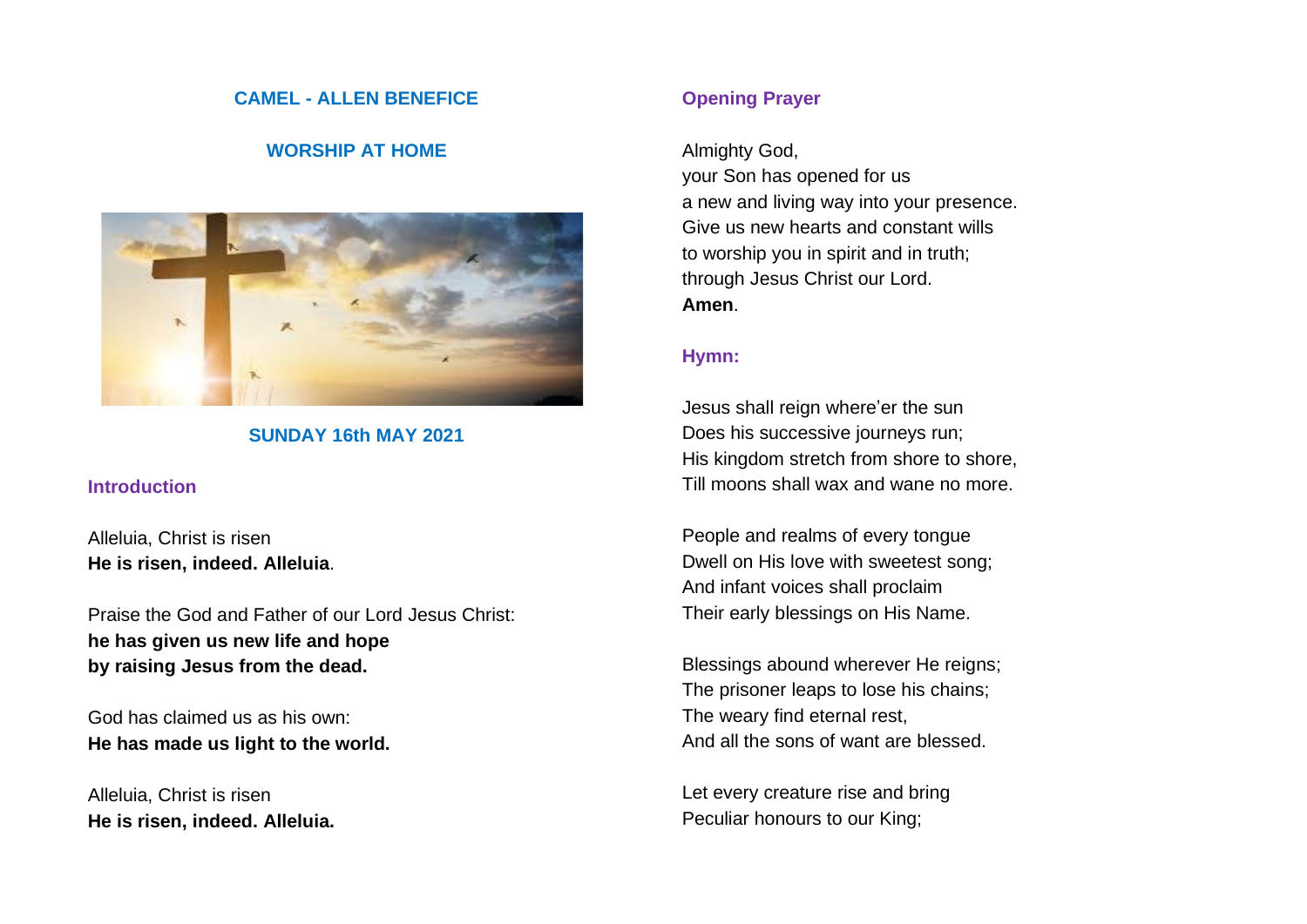Angels descend with songs again, And earth repeat the loud amen!

Great God, whose universal sway The known and unknown worlds obey, Now give the kingdom to Thy Son, Extend His power, exalt His throne.

The sceptre well becomes His hands; All Heav'n submits to His commands; His justice shall avenge the poor, And pride and rage prevail no more.

With power He vindicates the just, And treads th'oppressor in the dust: His worship and His fear shall last Till hours, and years, and time be past.

### **Prayer of Preparation**

**Almighty God,**

**to whom all hearts are open, all desires known, and from whom no secrets are hidden: cleanse the thoughts of our hearts by the inspiration of your Holy Spirit, that we may perfectly love you, and worthily magnify your holy name; through Christ our Lord. Amen.**



### **Acts 1: 15-17; 21-26**

**15** In those days Peter stood up among the believers (together the crowd numbered about one hundred twenty persons) and said, **16** "Friends, the scripture had to be fulfilled, which the Holy Spirit through David foretold concerning Judas, who became a guide for those who arrested Jesus **17** for he was numbered among us and was allotted his share in this ministry."

**21** So one of the men who have accompanied us during all the time that the Lord Jesus went in and out among us, **22** beginning from the baptism of John until the day when he was taken up from us—one of these must become a witness with us to his resurrection." **23** So they proposed two, Joseph called Barsabbas, who was also known as Justus, and Matthias. **24** Then they prayed and said, "Lord, you know everyone's heart. Show us which one of these two you have chosen **25** to take the place in this ministry and apostleship from which Judas turned aside to go to his own place." **26** And they cast lots for them, and the lot fell on Matthias; and he was added to the eleven apostles.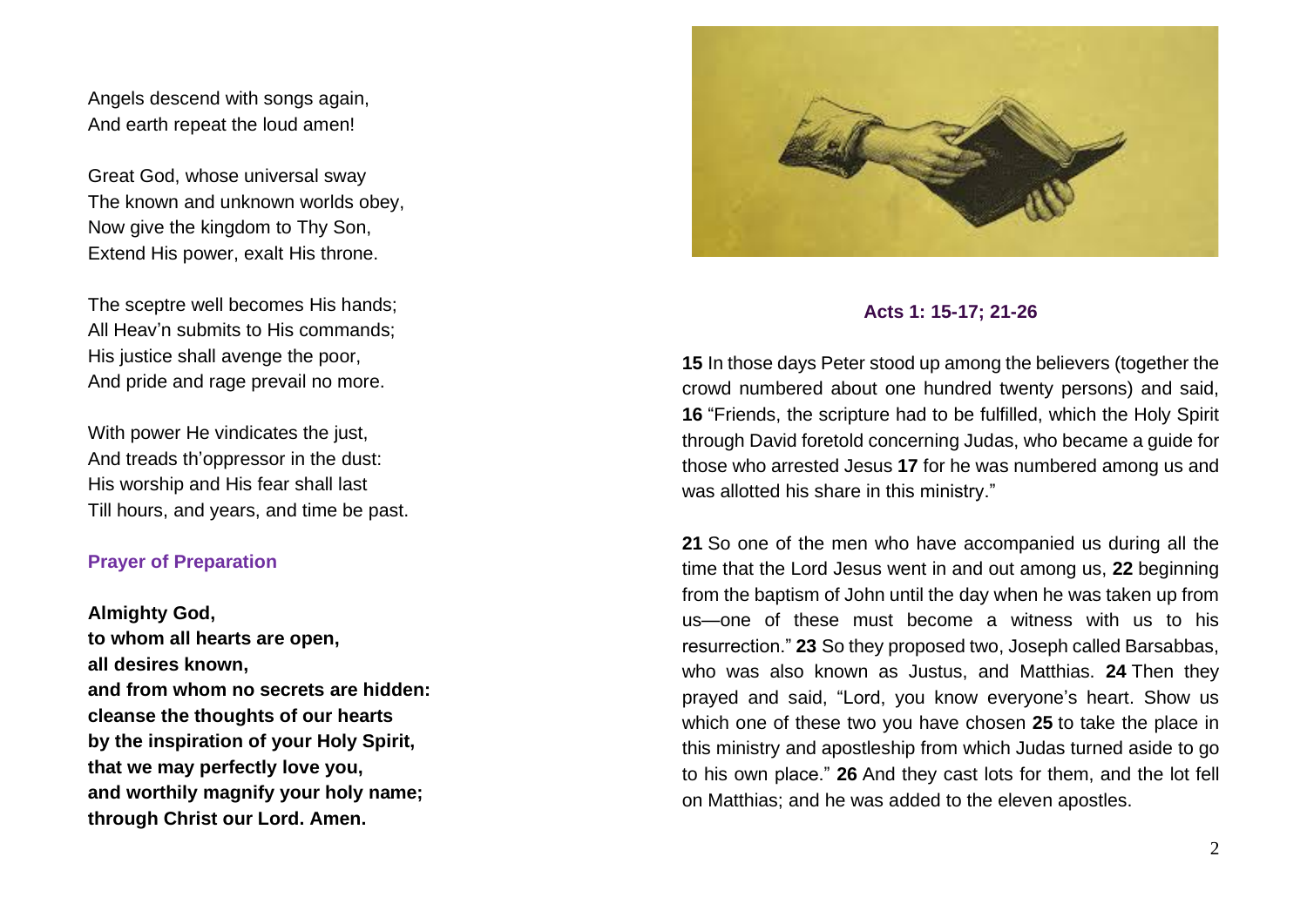#### **1 John 5: 9-13**

**9** If we receive human testimony, the testimony of God is greater; for this is the testimony of God that he has testified to his Son. **10** Those who believe in the Son of God have the testimony in their hearts. Those who do not believe in God have made him a liar by not believing in the testimony that God has given concerning his Son. **11** And this is the testimony: God gave us eternal life, and this life is in his Son. **12** Whoever has the Son has life; whoever does not have the Son of God does not have life. **13** I write these things to you who believe in the name of the Son of God, so that you may know that you have eternal life.

#### **John 17: 6-19**

**6** "I have made your name known to those whom you gave me from the world. They were yours, and you gave them to me, and they have kept your word. **7** Now they know that everything you have given me is from you; **8** for the words that you gave to me I have given to them, and they have received them and know in truth that I came from you; and they have believed that you sent me. **9** I am asking on their behalf; I am not asking on behalf of the world, but on behalf of those whom you gave me, because they are yours. **10** All mine are yours, and yours are mine; and I have been glorified in them. **11** And now I am no longer in the world, but they are in the world, and I am coming to you. Holy Father, protect them in your name that you have given me, so that they may be one, as we are one. **12** While I was with them, I protected them in your name that you have given me. I guarded them, and not one of them was lost except the one destined to be lost, so that the scripture might be fulfilled. **13** But now I am coming to you, and I speak these things in the world so that they may have my joy made complete in themselves. **14** I have given them your word, and the world has hated them because they do not belong to the world, just as I do not belong to the world. **15** I am not asking you to take them out of the world, but I ask you to protect them from the evil one. **16** They do not belong to the world, just as I do not belong to the world. **17** Sanctify them in the truth; your word is truth. **18** As you have sent me into the world, so I have sent them into the world. **19** And for their sakes I sanctify myself, so that they also may be sanctified in truth.

#### **Reflection**

Our Gospel reading today comes towards the end of the long discourse which Jesus gave to his disciples on Maundy Thursday. Already, while in the upper room after finishing the last supper, Jesus has explained that he will not be with the disciples much longer: he then tells them to get up, for it is time for them to be on their way.

As they are walking through the streets of Jerusalem on the way to Gethsemane, where Jesus will be arrested, Jesus sees a vine tree which prompts him to begin his speech to the disciples by saying, "*I am the true vine, and my Father is the vine grower*". Now, having told the disciples that he came from the Father into the world, but that now he is leaving the world and going back to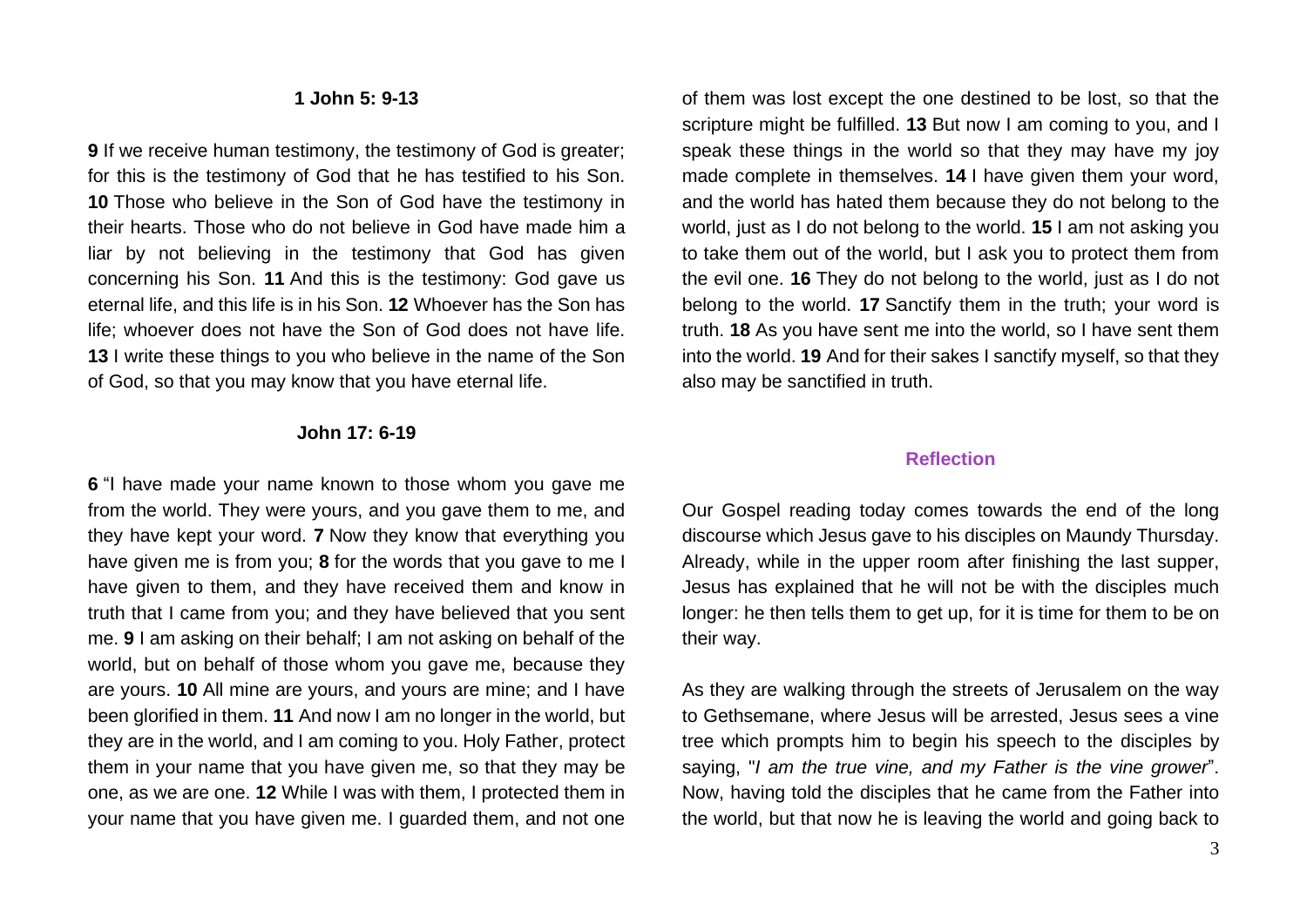the Father, Jesus looks up towards heaven and prays. His prayer falls into three distinct parts and our reading is the central part.

Jesus, knowing that the end is close, prays first for the Father to glorify him with the same glory that he had before the world existed, thus confirming his pre-existence, as so wonderfully described at the very beginning of John's Gospel: "*In the beginning was the Word and the Word was with God and the Word was God*", and, "*The Word became flesh and dwelt amongst us*".

In the central part of this prayer which formed our reading, Jesus prays for the eleven remaining disciples. Judas Iscariot has already left the group and is, as Jesus speaks, in the process of betraying him.

Jesus prays for the protection of the disciples because they are not any longer of the world. Just as Jesus does not belong to the world, so now his disciples have become, in a sense, other worldly. And yet, Jesus does not pray that they be taken out of the world but, rather, that they be sanctified in the truth, because they are being sent out into the world to spread the truth.

In the final part of the prayer, which is not included in our reading, the prayer for the disciples is expanded to include all those who will come to believe in Jesus through the word to be spread by the disciples. It is a prayer for us. His prayer is that all believers may be as one, as God the Father and God the Son



are one. He prays, "*As you, Father, are in me and I am in you, may they also be in us.*"

By expanding the prayer to include us, Jesus is acknowledging that, as believers, we too become, in some sense, not of this world, whilst remaining in it. This is not a rejection of the worldly life: we are creatures of flesh and blood, not disembodied spirits. And yet, we become one with Jesus and, through him, with God, existing not only on this physical plane, but on a spiritual plane as well. We become spiritually united as one in Christ.

The source of all life, eternal life, flows through Jesus, the true vine, and we, each of us, are branches of the true vine through which that eternal life courses. This message of Christian hope is reaffirmed in our New Testament reading: "*God gave us eternal life, and this life is in his Son. Whoever has the Son has life*."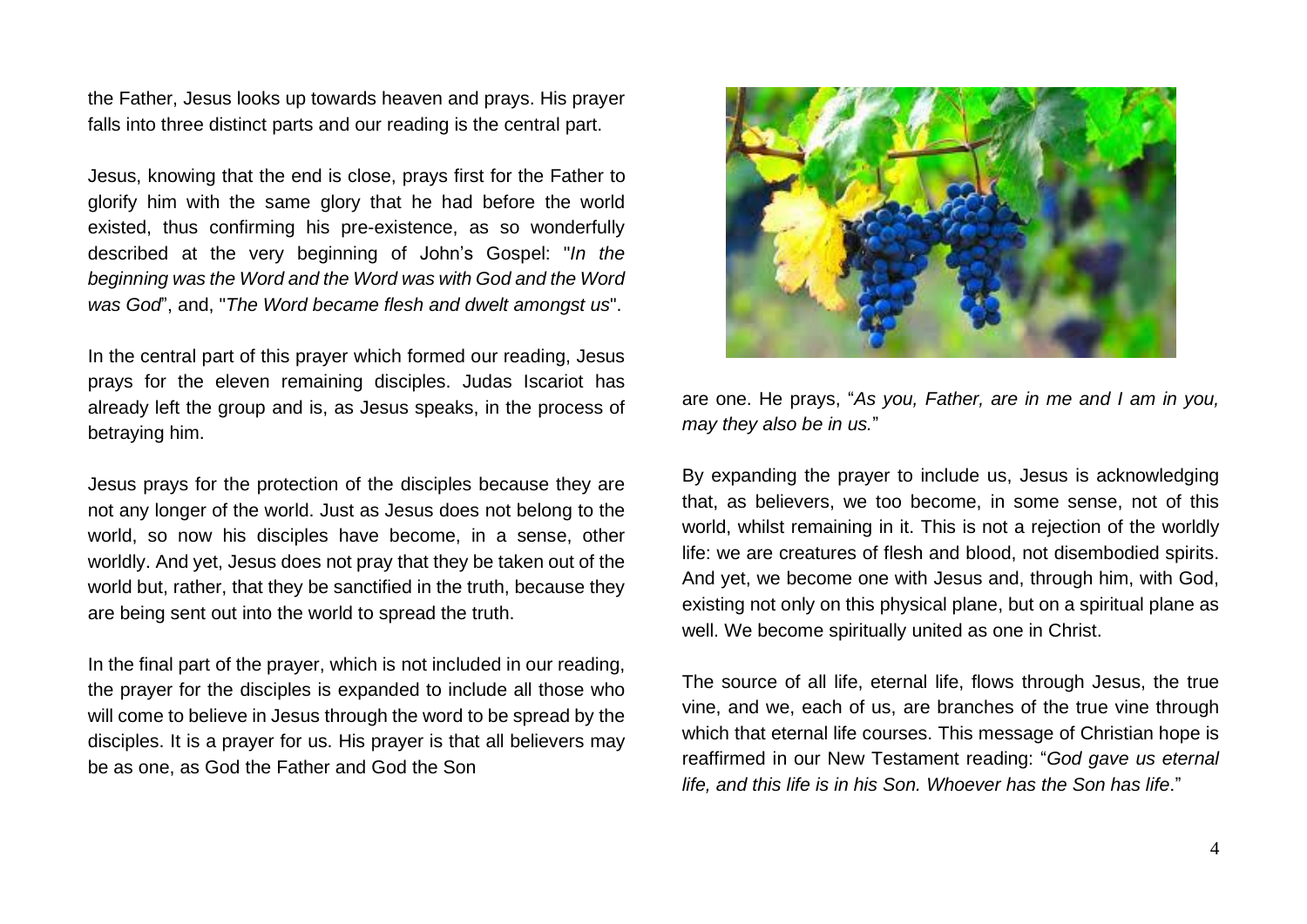The unity of the church springs from this common, eternal life that is imparted to all believers. It is manifested in our common love for Christ and our obedience to the commandment which he gave the disciples earlier in this, his final, talk on earth, to love one another as he loves us. As it is written a little earlier in the letter from which our New Testament reading was taken: "*For the love of God is this, that we obey his commandments. And his commandments are not burdensome, for whatever is born of God conquers the world. And this is the victory that conquers the world, our faith*."

# **Confession & Forgiveness**

Christ died to sin once for all, and now he lives to God. Let us renew our resolve to have done with all that is evil and confess our sins in penitence and faith.

Lord Jesus, you raise us to new life. Lord, have mercy. **Lord, have mercy.**

Lord Jesus, you forgive us our sins. Christ, have mercy. **Christ, have mercy.**

Lord Jesus, you came in love to a world of suffering forgive our self centredness. Lord, have mercy. **Lord, have mercy.**

Almighty God,

who in Jesus Christ has given us a kingdom that cannot be destroyed, forgive us our sins, open our eyes to God's truth, strengthen us to do God's will and give us the joy of his kingdom, through Jesus Christ our Lord. **Amen.**



### **Hymn**:

 And can it be that I should gain An interest in the Saviour's blood? Died He for me, who caused His pain— For me, who Him to death pursued? Amazing love! How can it be, That Thou, my God, shouldst die for me? Amazing love! How can it be, That Thou, my God, shouldst die for me?

'Tis mystery all: th'Immortal dies: Who can explore His strange design? In vain the firstborn seraph tries To sound the depths of love divine. 'Tis mercy all! Let earth adore, Let angel minds inquire no more. 'Tis mercy all! Let earth adore; Let angel minds inquire no more.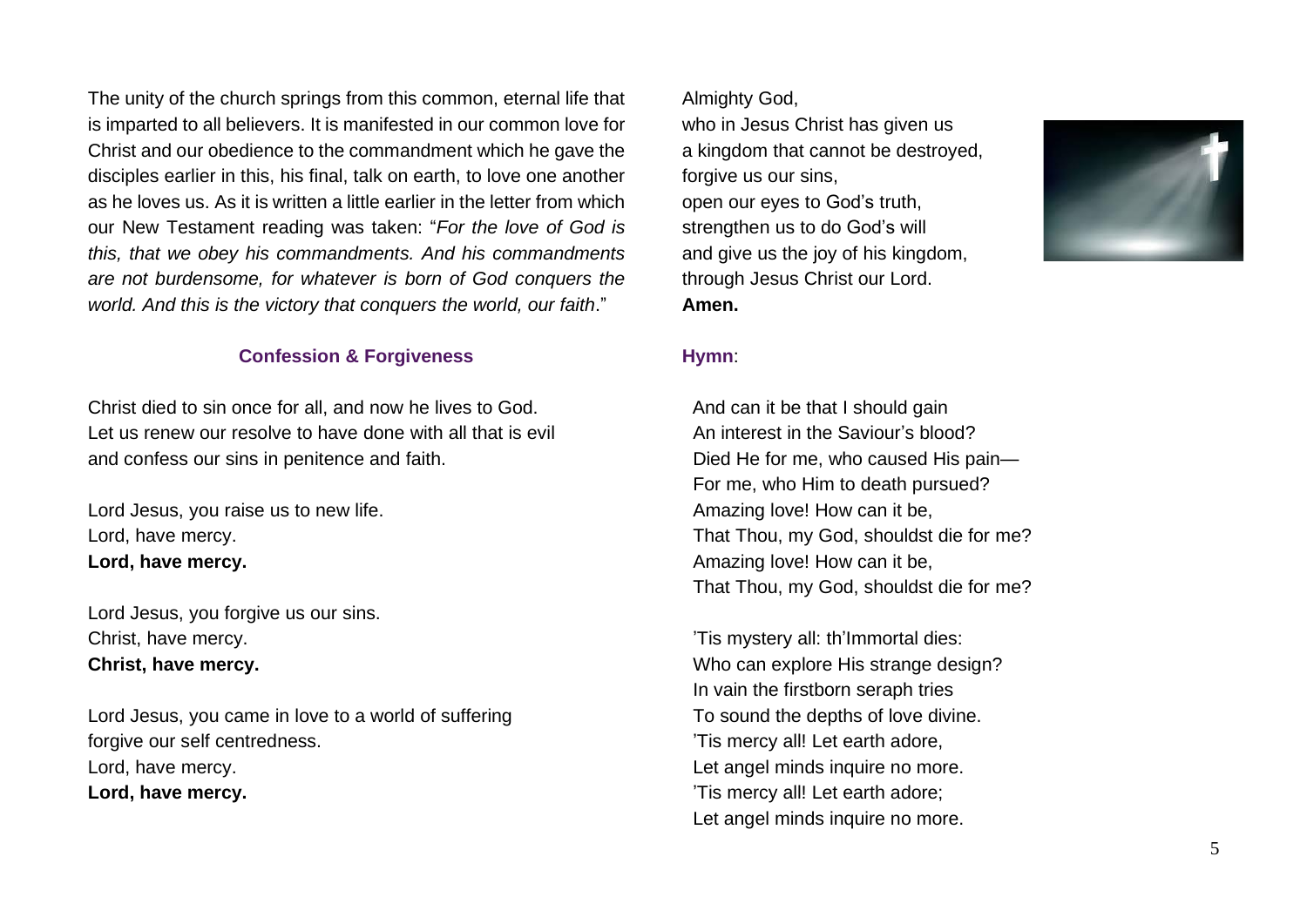He left His Father's throne above So free, so infinite His grace — Emptied Himself of all but love, And bled for Adam ' s helpless race: 'Tis mercy all, immense and free, For O my God, it found out me! 'Tis mercy all, immense and free, For O my God, it found out me!

Long my imprisoned spirit lay, Fast bound in sin and nature's night; Thine eye diffused a quickening ray — I woke, the dungeon flamed with light; My chains fell off, my heart was free , I rose, went forth, and followed Thee. My chains fell off, my heart was free, I rose, went forth, and followed Thee.

No condemnation now I dread; Jesus, and all in Him, is mine; Alive in Him, my living Head, And clothed in righteousness divine, Bold I approach th 'eternal throne, And claim the crown, through Christ my own. Bold I approach th 'eternal throne, And claim the crown, through Christ my own.



We pray to Jesus who is present with us to eternity

Jesus, light of the world, Bring the light and peace of your Gospel to the nations Jesus, Lord of life, **In your mercy, hear us.**

Jesus, bread of life, Give food to the hungry And nourish us all with your word. Jesus, Lord of life, **In your mercy, hear us.**

Jesus, our way, our truth, our life, Be with us and all who follow you in the way Deepen our appreciation of your truth And fill us with your life. Jesus, Lord of life, **In your mercy, hear us.**

Jesus, good Shepherd who gave your life for the sheep, Recover the straggler, Bind up the injured, Strengthen the sick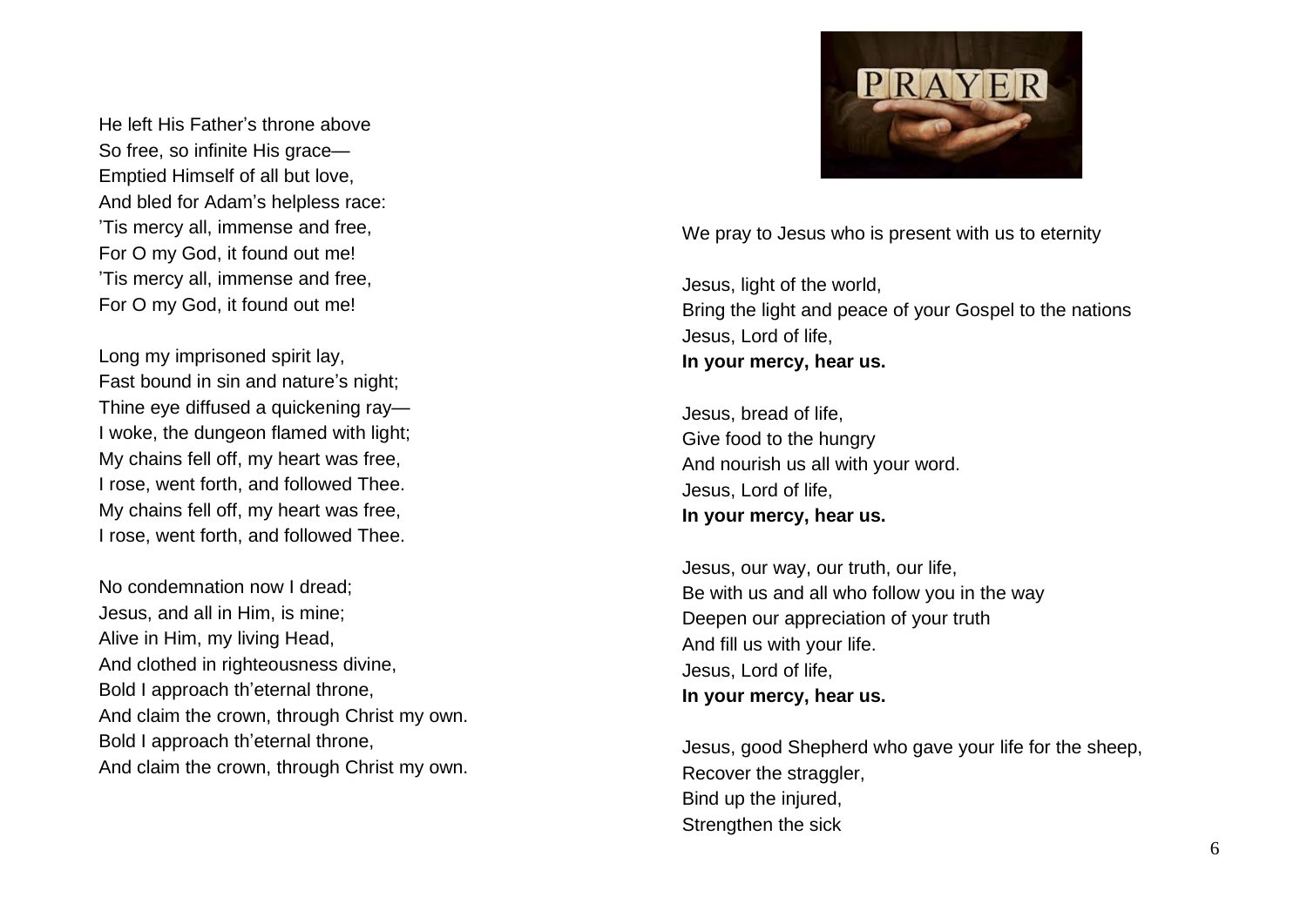And lead the healthy and strong to new pastures. Jesus, Lord of life, **In your mercy, hear us.**

Jesus, the resurrection and the life, We give you thanks for all who have lived and believed in you. Raise us with them to eternal life. Jesus, Lord of life, **In your mercy, hear us, Accept our prayers, and be with us always. Amen.**

Oh God the king of glory, You have exalted your only son, Jesus Christ, With great triumph to your kingdom in heaven: We beseech you, leave us not comfortless, But send your Holy Spirit to strengthen us And exalt us to the place Our Saviour Christ is gone before, Who is alive and reigns with you, In the unity of the Holy Spirit, One God, now and for ever. **Amen.**

**Our Father…**

# **Affirmation of Faith**

Let us affirm our faith in Jesus Christ the Son of God



**Though he was divine, he did not cling to equality with God, but made himself nothing. Taking the form of a slave, he was born in human likeness. He humbled himself and was obedient to death, even the death of the cross. Therefore God has raised him on high, and given him the name above every name: that at the name of Jesus every knee should bow, and every voice proclaim that Jesus Christ is Lord, to the glory of God the Father. Amen.**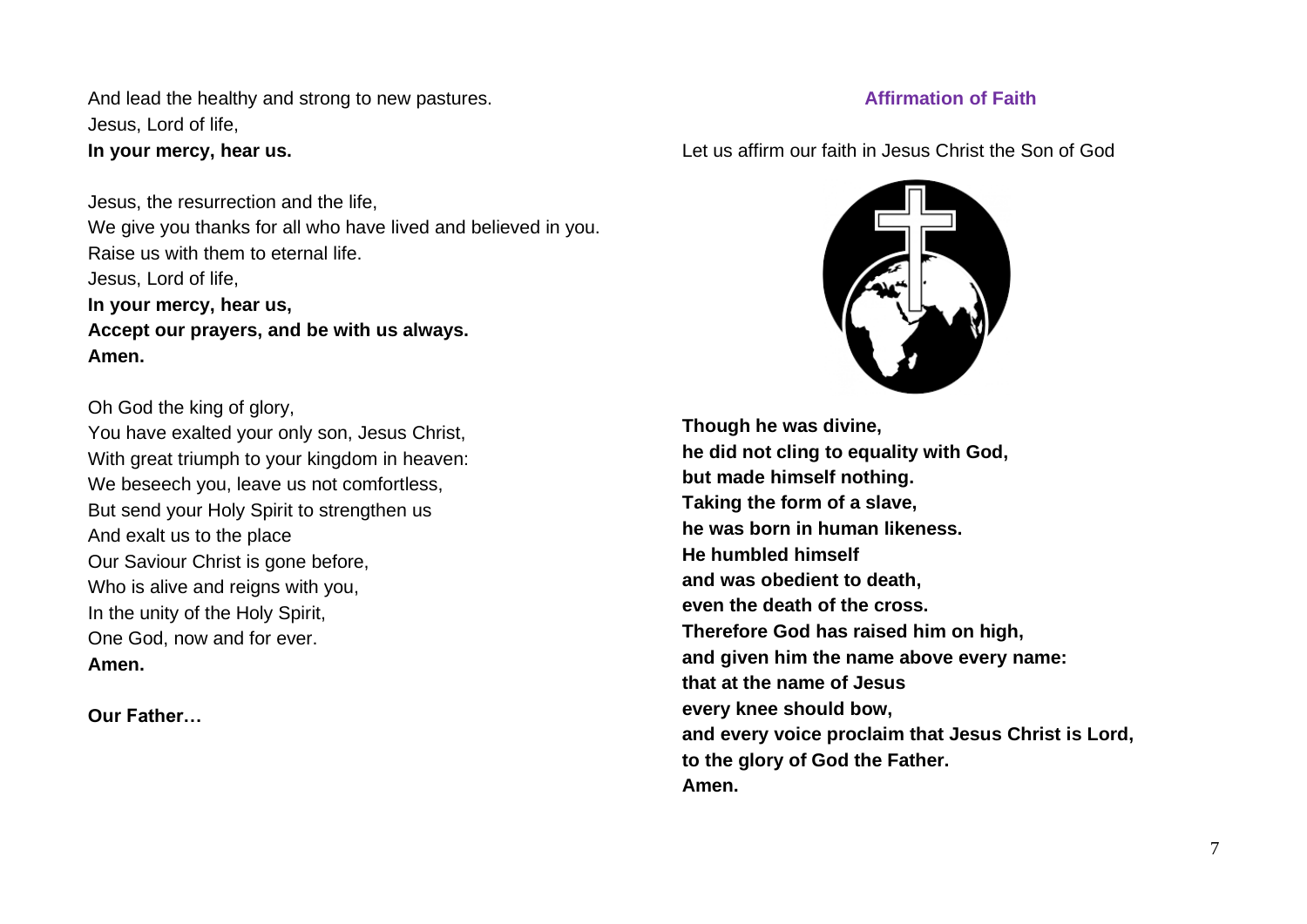### **Hymn:**

 God is working His purpose out As year succeeds to year; God is working his purpose out, And the time is drawing near; Nearer and nearer draws the time, The time that shall surely be, When the earth shall be filled With the glory of God As the waters cover the sea.

From utmost east to utmost west, Where'er man's foot hath trod, By the mouth of many messengers Goes forth the voice of God: "Give ear to Me, ye continents, Ye isles, give ear to Me," That the earth may be filled With the glory of God As the waters cover the sea.

What can we do to work God's work. To prosper and increase The brotherhood of all mankind, The reign of the Prince of Peace? What can we do to hasten the time, The time that shall surely be, When the earth shall be filled With the glory of God as the waters cover the sea

March we forth in the strength of God, With the banner of Christ unfurled. That the light of the glorious Gospel of truth May shine throughout the world; Fight we the fight with sorrow and sin To set their captives free, That the earth may be filled With the glory of God As the waters cover the sea.

All we can do is nothing worth Unless God blesses the deed; Vainly we hope for the harvest-tide Till God gives life to the seed; Yet near and nearer draws the time, The time that shall surely be, When the earth shall be filled with the glory of God As the waters cover the sea.